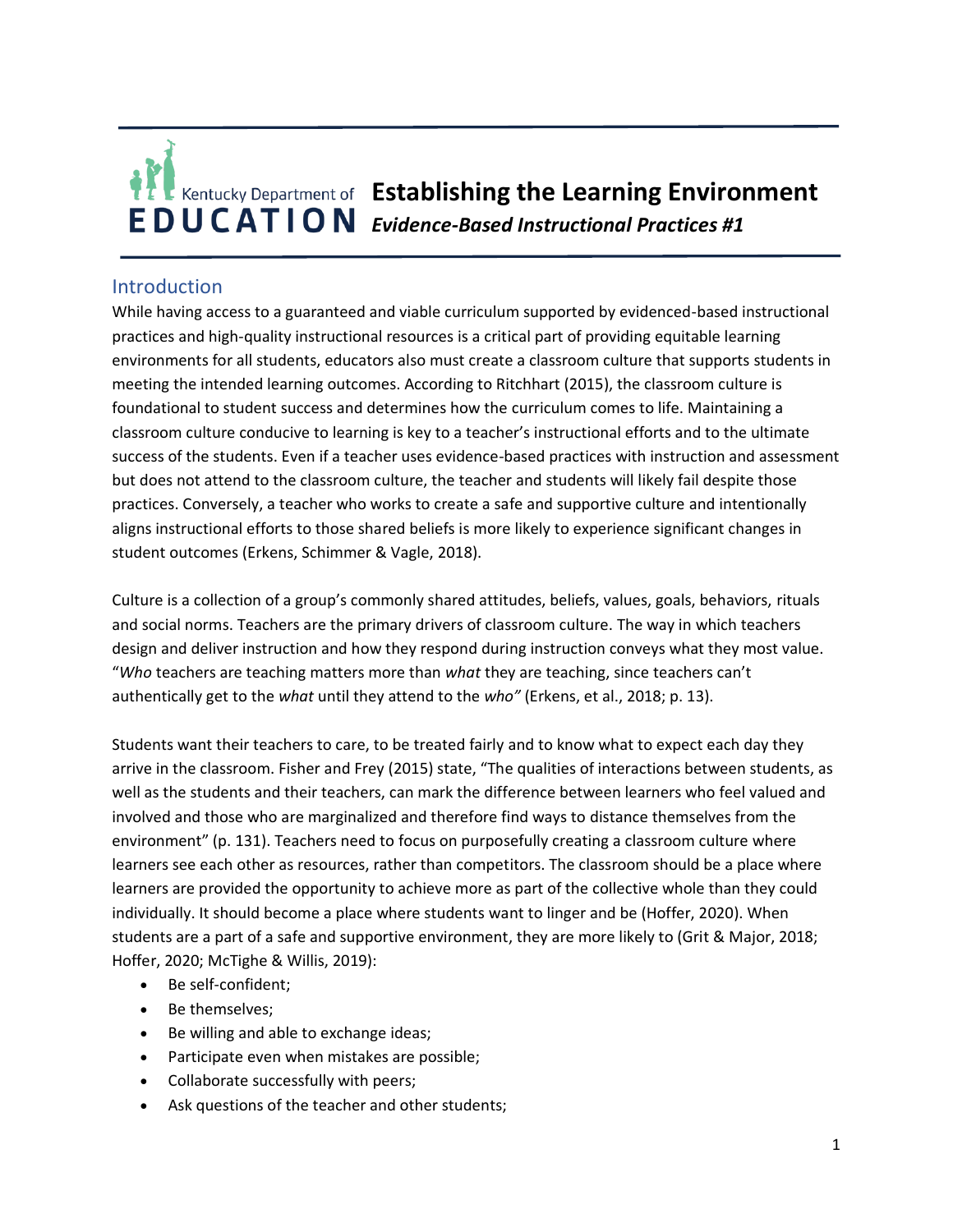- Contribute to discussions without fear of ridicule or personal judgement;
- Receive feedback that supports the growth of the work or learning;
- Provide feedback to others to support the growth of the work or learning;
- Reflect and assess their own work as well as contribute to the assessment of others' work;
- Persist in work that is appropriately challenging; and
- Set personal goals in relation to the work.

Why is it so important to create safe and supportive classroom cultures? What insights can educators gain from the fields of neuroscience and psychology regarding the brain and the type of environments that are conducive to learning? How do teachers apply that understanding to create these types of spaces for all students? This section will focus on (1) **current brain research and the role of emotions in learning,** (2) **the importance of fostering strong teacher-student relationships**, (3) **creating the physical and social environment to support learning** and (4) **improving student motivation.**

## Brain Research and the Role of Emotions in Learning

Research from the field of neuroscience has shown that cognition and emotions do not operate independently but are intricately linked. For learning to occur, educators must not only focus on students' academic learning, but also on the social and emotional factors that affect student learning (McTighe & Willis, 2019). Research also shows that all children have the ability to learn, but how they do so is highly individualistic and influenced by their immediate experiences, relationships and environment. Learning environments matter for all students, but especially for those students from poverty and those who face other challenges outside the classroom (Rimm-Kaufman & Jodl, 2020). In the book, *Culturally Responsive Teaching and the Brain*, Hammond (2015) states:

"The brain's two primary directives are to stay safe and happy. The brain takes its social needs very seriously and is fierce in protecting an individual's sense of well-being, self-determination and self-worth, along with its connection to community. We cannot downplay students' need to feel safe and valued in the classroom. The brain will not seek to connect with others if it perceives them to be threatening to its social or psychological well-being based on what they say and do" (p. 46).

So, how do teachers create an environment that allows the brain to feel safe and happy? To answer that question, it is critical to understand the role of certain structures in the brain and how those structures can hinder or support learning. The brain's sensory register constantly pays attention to external stimuli from the environment but also internal stimuli already present in one's emotions, experiences and stream of consciousness. In order for learning to occur, "new learning must first cut through the clutter of students' sensory registers and the constant churn of internal emotions, ideas, and thoughts they bring to the classroom" (Goodwin, Gibson, and Rouleau, 2020; p. 20).

Ultimately, to acquire new learning, to consolidate that learning and make connections to existing knowledge, the information must make its way to the prefrontal cortex, which is the site of executive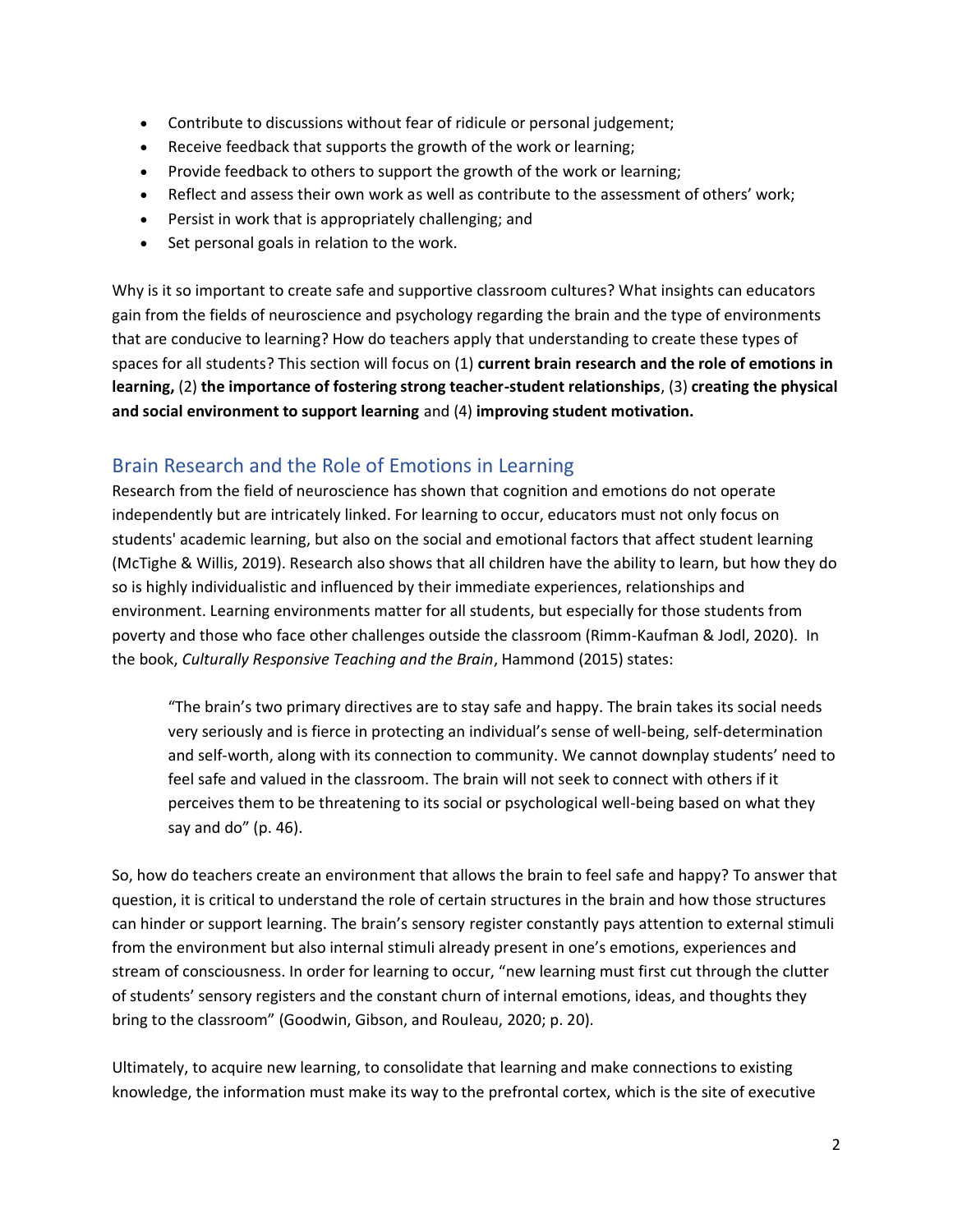function and is the main command center of the brain. The prefrontal cortex oversees thinking, manages working memory and is responsible for planning, abstract thinking, organization, and selfregulation, as well as housing imagination. This part of the brain has almost an endless capacity to learn and rewire itself and is the area where students have the chance to build their brain power. However, in order for that to occur, stimuli must make it past the lower brain's primary gatekeepers, one of which is the amygdala (Hammond, 2015).

Located in the temporal lobe, the amygdala is the brain's emotional filter. According to Hardiman (2012), the amygdala "is engaged in both implicit emotional reaction, such as an unexpected fearful event, and in explicit emotional learning, such as learning about a danger and remembering the information" (p. 35) It also engages another structure called the hippocampus, which plays a key role in memory. The connection between these two structures explains why someone can more easily remember emotionally-charged events better than mundane daily occurrences.

The amygdala is designed to act in less than a second in response to any hint of a social or physical threat and can override the prefrontal cortex. When this occurs, it triggers the release of cortisol, the body's main stress hormone. This is known as an "amygdala hijack," and once cortisol is released, it inhibits all other cognitive functions, such as learning, problem-solving and creative thinking (Hammond, 2015). *When someone is in a state of stress, whether actual or perceived, new information will not move through the amygdala's filter and into the prefrontal cortex*. Instead, the input goes to the lower, reactive brain, which has a limited set of behavioral responses that include "fight, flight or freeze" and is focused purely on survival. When learners are anxious, sad, frustrated, bored, hurt or angry, these survival behaviors can take over and undermine the most carefully designed lessons (McTighe & Willis, 2019).

Sadly, many students come to school already in a heightened emotional state. McConchie and Jenson (2020) report that healthy emotions appear to be less and less common in schools today. Many students are suffering from chronic stress whether from social media, fewer intact families, immigration-status questions, discrimination or other factors. In the school setting, this stress may be due to a lack of peer acceptance, bullying or repeated failures with a task or subject. In addition, students often lack the selfregulation skills to help them process and manage emotions caused by these stressors.

Chronic stress results in increased levels of cortisol and leaves a person in a constant state of high alert. It can affect both short- and long-term memory. Someone who is stressed is not able to generalize or adapt old pieces of information to new scenarios as well as non-stressed individuals. It impacts an individual's ability to concentrate, to recall declarative information and hinders executive function (Medina, 2014).

A key action educators must take to improve student outcomes is to *create a safe and supportive environment that helps calm the amygdala and opens the neural pathways to the hippocampus and the prefrontal cortex.* Teachers need to create a classroom environment that seeks to neutralize negative emotions and elicits positive emotions that enhance memory, cognition and creativity. Rimm-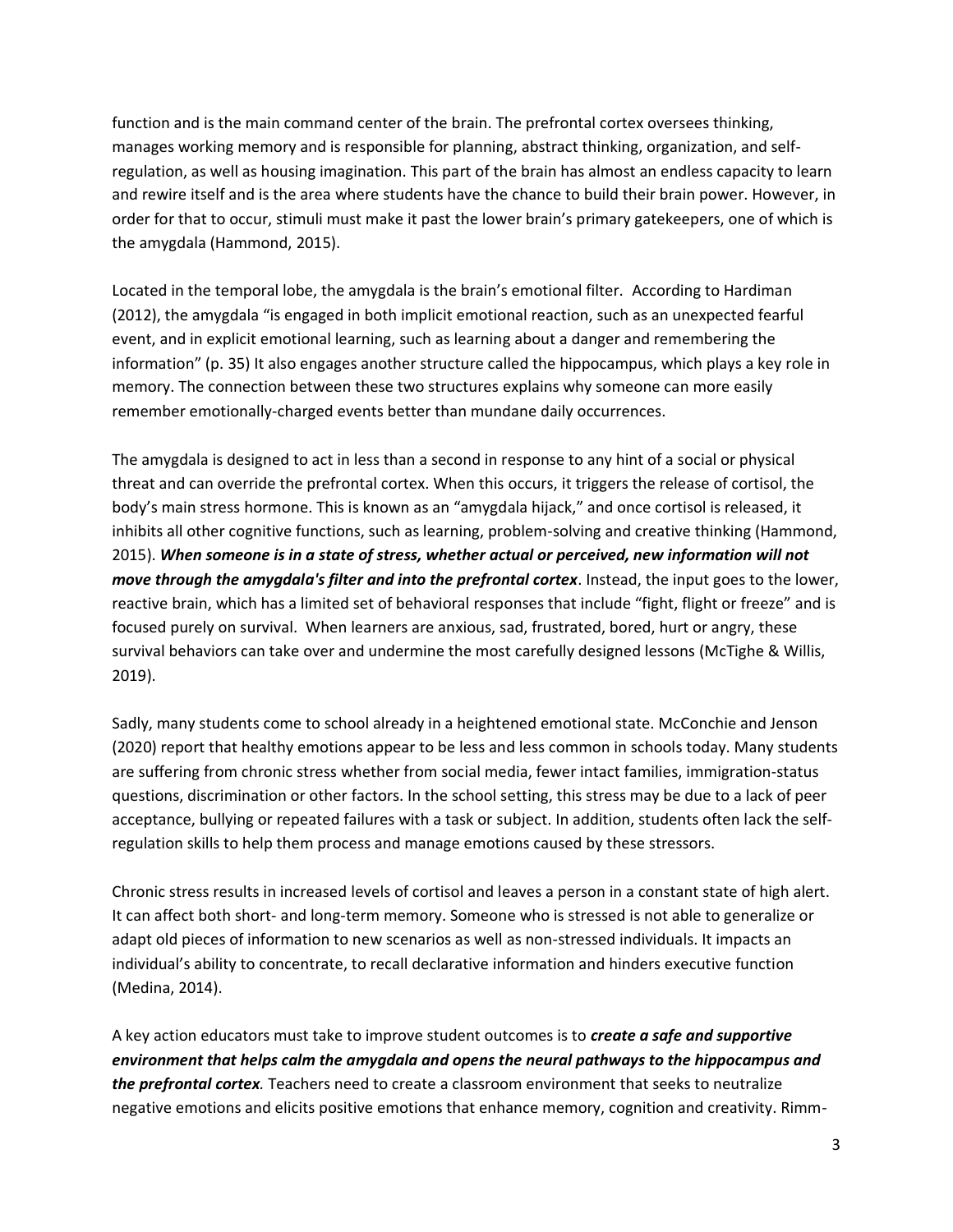Kaufman & Jodl (2020) state that "when educators construct learning environments with the understanding that childrens' cognitive, emotional, and social domains are integrated and mutually reinforcing, children are better equipped to learn and make greater academic progress" (p.32).

Classrooms that are emotionally safe, prioritize relationships, and are cognitively stimulating contribute to brain development and help offset stress and trauma. *Even in the presence of negative stressors outside the classroom, neuroscience points to the brain's malleability and the potential for growth, change, and resilience if children experience enriched environments where they are exposed to rich language and learning materials, feel safe, have a sense of belonging, and experience healthy relationships with their teacher and their peers* (Rimm-Kaufman & Jodl, 2020).

## Fostering Teacher-Student Relationships

A critical component of creating safe and supportive learning environments is for teachers to develop meaningful relationships with their students. The brain is wired to scan continuously for social and physical threats, except when in positive relationships. When people experience positive relationships, it triggers the release of chemicals in the brain that help to keep the amygdala calm so the prefrontal cortex can focus on cognition and learning. Hammond (2015) argues that "too often we ignore the quality of our interactions with students and instead focus primarily on the curriculum. In culturally responsive teaching, relationships are as important as the curriculum. It is the key ingredient in helping culturally and linguistically diverse students authentically engage" (p. 72).

Trust is at the core of positive relationships and showing genuine care for students helps to generate that trust. This involves not only caring for them in a general sense, but also in a social and emotional sense. Students need to know that teachers authentically care about who they are, what they have to say and how they feel. According to Marzano (2011), "positive relationships between teachers and students are among the most commonly cited variables associated with effective instruction. If the relationship is strong, instructional strategies seem to be more effective" (p. 82).

All students feel a fundamental need to belong, feel competent and to feel in control. Some students are dealing with difficult situations in their own lives that have wired their brains for stress and often do not have any positive relationships to help offset it. Sprenger (2020) reminds educators that these students "are not there to *give us* a hard time; rather, *they are having* a hard time" (p. 37). When educators take time to build relationships that support students in meeting these needs, it complements the overarching goal of education: to engage students and support their learning and achievement (Hattie & Anderman, 2020).

Teachers should not confuse positive teacher-student relationships with friendships. While it is important that students also experience positive peer relationships, educators are not their peers. Teachers should be viewed by their students as a "warm demander." A "warm demander" communicates personal warmth and positive regard toward students while at the same time demands they work toward high standards. These teachers provide concrete guidance and support for meeting the learning expectations, specific corrective feedback, and opportunities for processing information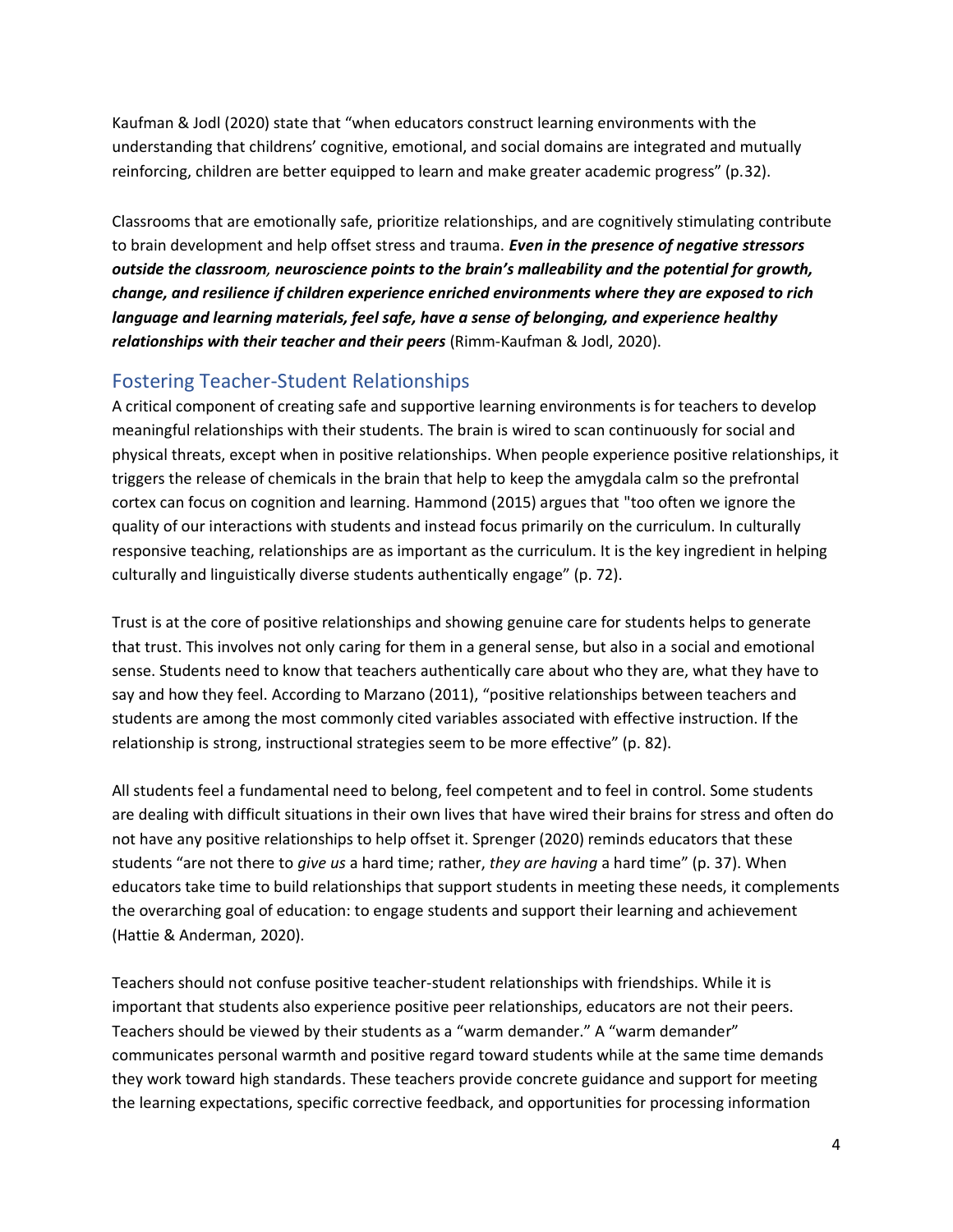and culturally relevant meaning making (Hammond, 2015). The following list provides six actions teachers can utilize to foster positive teacher-student relationships in their classrooms (Fisher, Frey & Smith, 2020; Sprenger, 2020).

- **Know students' names and how to pronounce them.** Students often report that their teachers do not know their names. For a teacher to know their students, it is important to know how to say their names. Pronouncing students' names correctly conveys important messages to the students, including that the teacher cares about each student, accepts each student and that each student is important.
- **Say hello and good-bye to every student every day.** Looking at each student and greeting him or her conveys that the student is valuable and worth the teacher's time. A study conducted by Cook, Fiat and Larson (2018) showed that greeting and welcoming students each morning increased achievement by 20 percent and lowered disruptive behavior by 9 percent. Through the ritual of greeting, adults model caring and demonstrate the importance of this socialemotional learning skill (SEL) to students. Students also can exercise the SEL skills of using words to identify their feelings as teachers greet them and give students a chance to ask for support. For example, teachers might say, "Let me know if there is something you need for today's project" or "You look upset. Are you OK?" In doing so, the teacher is helping to prime the students for academic focus through eliciting positive emotions before the class even begins (Benson, 2021).
- **Know their interests and attend extracurricular activities:** Part of creating a positive classroom environment that propels learning is getting to know students' interests and demonstrating care and support by attending extracurricular activities. Teachers also should plan instruction with students' interests in mind. Psychology and neuroscience both indicate that linking learning with students' interest is not a luxury, but a necessity. Teachers should invite students to make interest-based connections with the big ideas and key concepts they are learning (Tomlinson & Sousa, 2020).
- **Speak with respect:** Words are powerful, and harsh or sarcastic words from a teacher can damage relationships and prevent students from trusting the adult who is there to teach them.
- **Monitor nonverbal communication**: More than half of all communication is nonverbal and students pay attention to the adult's body language. Eye rolls, crossed arms and defensive stances send powerful negative messages to students about the approachability of the teacher and whether this teacher is trustworthy.
- **Share your world**: Students want to know more about their teachers, and teachers should share aspects of their life that are appropriate for school. In doing so, students are provided insights into a teacher's humanity, and it helps them form stronger connections to the teacher.

Teacher-student relationships require effective communication and the time to address issues that strain the relationship. Teachers need to be consistent and fair and repair relationships that are damaged when problematic behavior occurs (Tomlinson & Sousa, 2020). Using restorative practices, the teacher provides students the opportunity to take responsibility for their behavior and to make amends. This can take the form of a simple impromptu conference, a class meeting or circle, or a more formal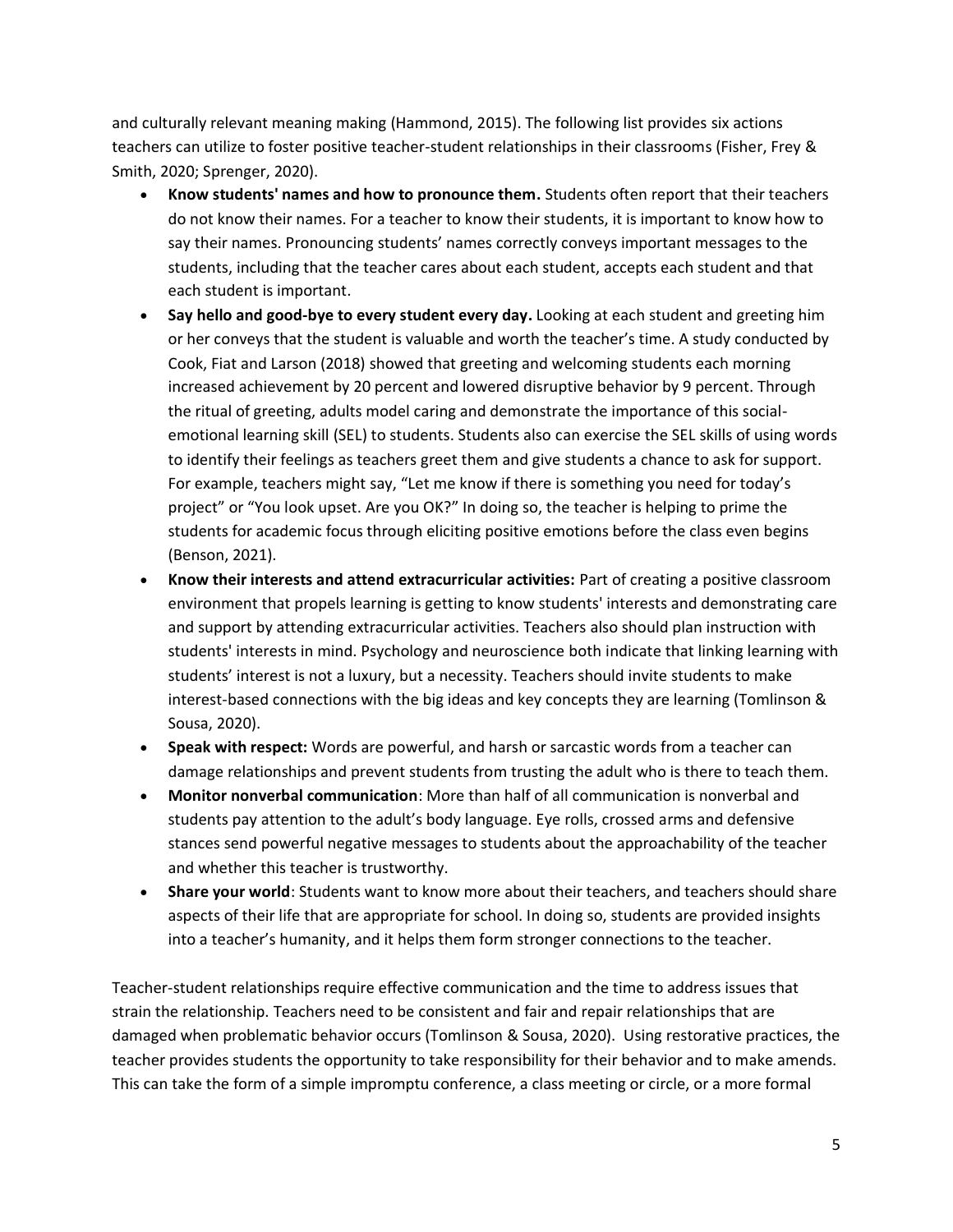victim-offender dialogue. The point is to ensure that students understand that their actions caused harm and that they can repair that harm (Fisher, Frey & Hattie, 2016).

## Establishing the Physical and Social Environment

In addition to prioritizing relationships, psychological safety in the classroom includes the extent to which students feel a sense of order and routine. When the expectations for acceptable behavior are unclear, classroom routines are lacking, resources are unorganized, or rules are inconsistently applied, students can become confused, distracted and unruly. Part of being an effective teacher is to be an effective classroom manager and establish clear expectations, procedures and routines at the beginning of the school year (Marzano, 2017; McTighe & Willis, 2019).

According to Hattie and Anderman (2020), classroom management acts as the gatekeeper of learning and includes the social, cultural, instructional and organizational contexts. It provides the teacher and students with a positive framework for both interpersonal and academic interactions. Research shows that effective classroom management significantly increases student academic achievement and decreases problem behaviors.

As part of creating a safe and orderly environment, teachers need to consider how they will involve the students in the creation of the classroom rules and procedures. Doing so helps move students away from merely compliance and maximizes their sense of ownership. Teachers also need to consider how they will help students understand the rules and procedures, why they are important and how they support a safe and orderly learning environment. Fisher, Frey and Hattie (2021) recommend using the term agreements instead of rules because agreements represent the social contract of the classroom community, rather than a narrower set of behavioral guidelines that have been written solely by the teacher. Based on a review of the research, teachers should consider the following characteristics of effective class agreements (adapted from Alter & Haydon, 2017; Fisher, Frey & Hattie, 2021):

- **Number of agreements**: A fewer number, rather than more, works better. The recommendation is about 3-5.
- **Created Collaboratively with Students:** Research recommends soliciting and integrating student input when creating classroom agreements. Students are more likely to follow rules or agreements that they help create.
- **Stated Positively**: Use wording that describes the desired behavior rather than the undesired behavior. Avoid a list of agreements that begin with the word "No" or "Don't" because these do not tell students what they should do, only what they should not.
- **Specific in nature**: The agreements should state explicitly what the expected behavior should be, which is key to increasing students' ability to self-regulate.
- **Publicly posted**: Once completed, the agreements should be posted in a way that serves as a visual prompt for teaching and promoting prosocial behavior. Consider using pictures to represent words for younger students.
- **Taught to Students**: The agreements should be taught each day for the first week of school and then revisited as needed throughout the year, especially after long breaks. One possible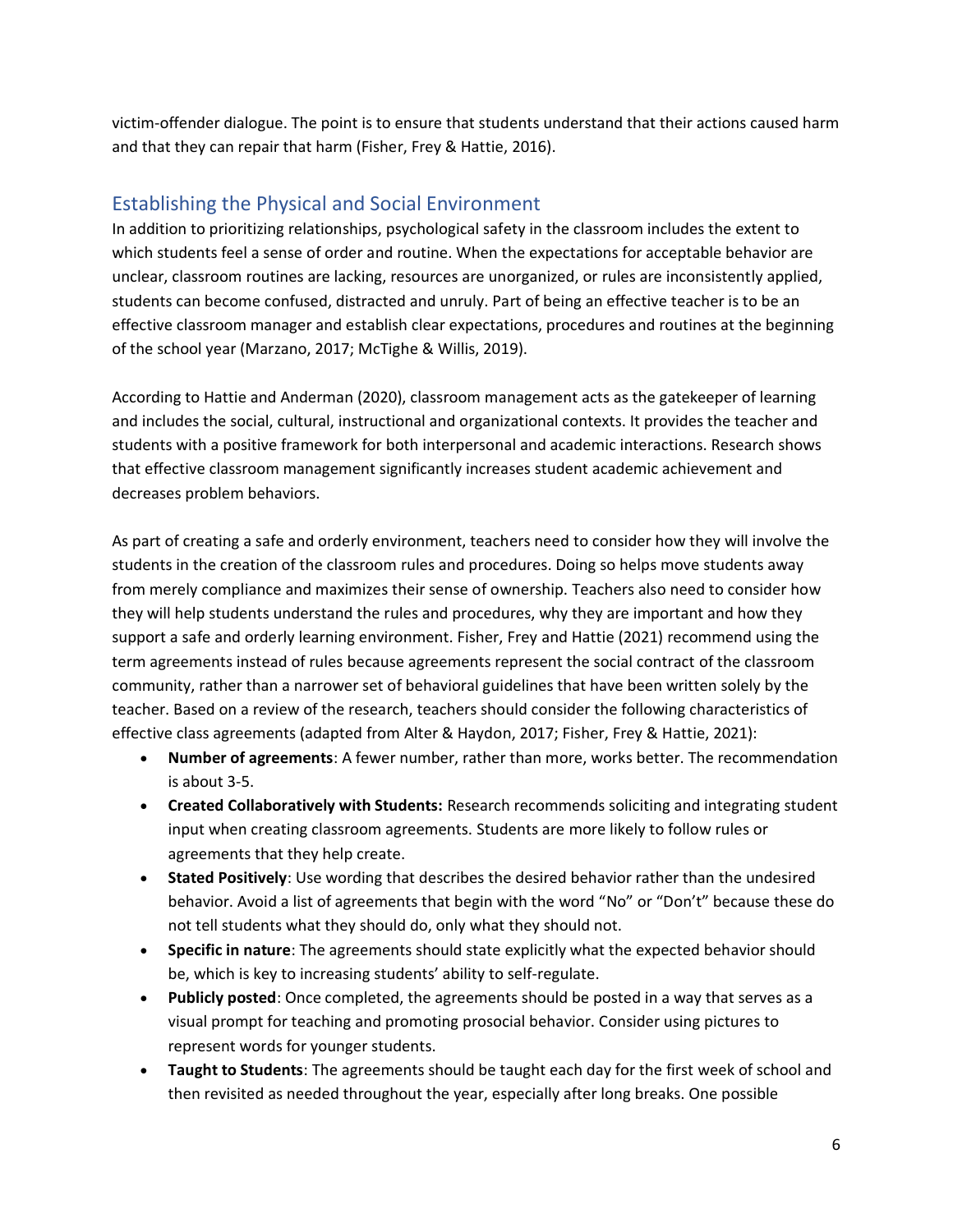approach for teaching the agreements is to state each agreement, give a rationale, provide examples and non-examples and allow the students opportunity to practice.

The agreements should convey high expectations, mutual respect and an acknowledgement of the learning community's needs. They should emphasize a collaborative spirit, signal students that learning is social and done in the company of others. Additionally, the agreements should communicate to the students that the role of the teacher is to foster learning, not to merely control the students (Fisher, et al., 2021).

The physical layout and appearance of the classroom also can enhance or hinder students' perceptions of order. The learning environment should be free from clutter and visually pleasing. The classroom walls should display deliberate pieces of student work that reflect the learning outcomes of the current unit of instruction. This might include anchor charts co-created with the students, work that meets the success criteria within the unit, or models and/or exemplars of student work. Teachers should also consider making regular changes to the learning environment as an effective way to capture student attention and provide visual stimulation. Possible ideas include changing the seating arrangement, rotating visual displays, and using objects that connect to the current content they are learning (Hardiman, 2012).

When determining the physical arrangement of the furniture, teachers should do so in a way that allows for easy movement of students around the room. Research shows that exercise and movement positively impact cognition and learning. In order to properly function, the brain requires high levels of oxygen and glucose supplied by the blood. When the brain is well-nourished, it is better able to attend to, process, retain and recall new learning (Kagan, 2016). One way to meet this need is to provide students opportunities for movement within the classroom and during content instruction. Possible ideas include the use of rotating workstations, special nooks and alcoves for reading, and using instructional strategies that involve movement that allow students to work with classmates as they process and respond to content questions/tasks. In addition, teachers also can utilize energizers and brain breaks to help increase blood flow and nourishment to the brain and help foster a joyful, positive environment.

### Improving Student Motivation

Student motivation plays a crucial role in improving student outcomes and academic achievement. Students need to believe that they can be successful with the tasks they are assigned, feel they have some autonomy and self-direction in their activities and believe their abilities can grow and improve over time. According to Hattie and Alderman (2020), "Of all motivation-related conditions that have been studied, those related to students' perceptions of their competence, expectancies for success, and sense of efficacy have proven to be particularly robust predictors of achievement" (p. 166).

Students' level of motivation initiates and directs their behavior. It explains their willingness and promptness in starting academic tasks, as well as the amount of effort they give. Motivation impacts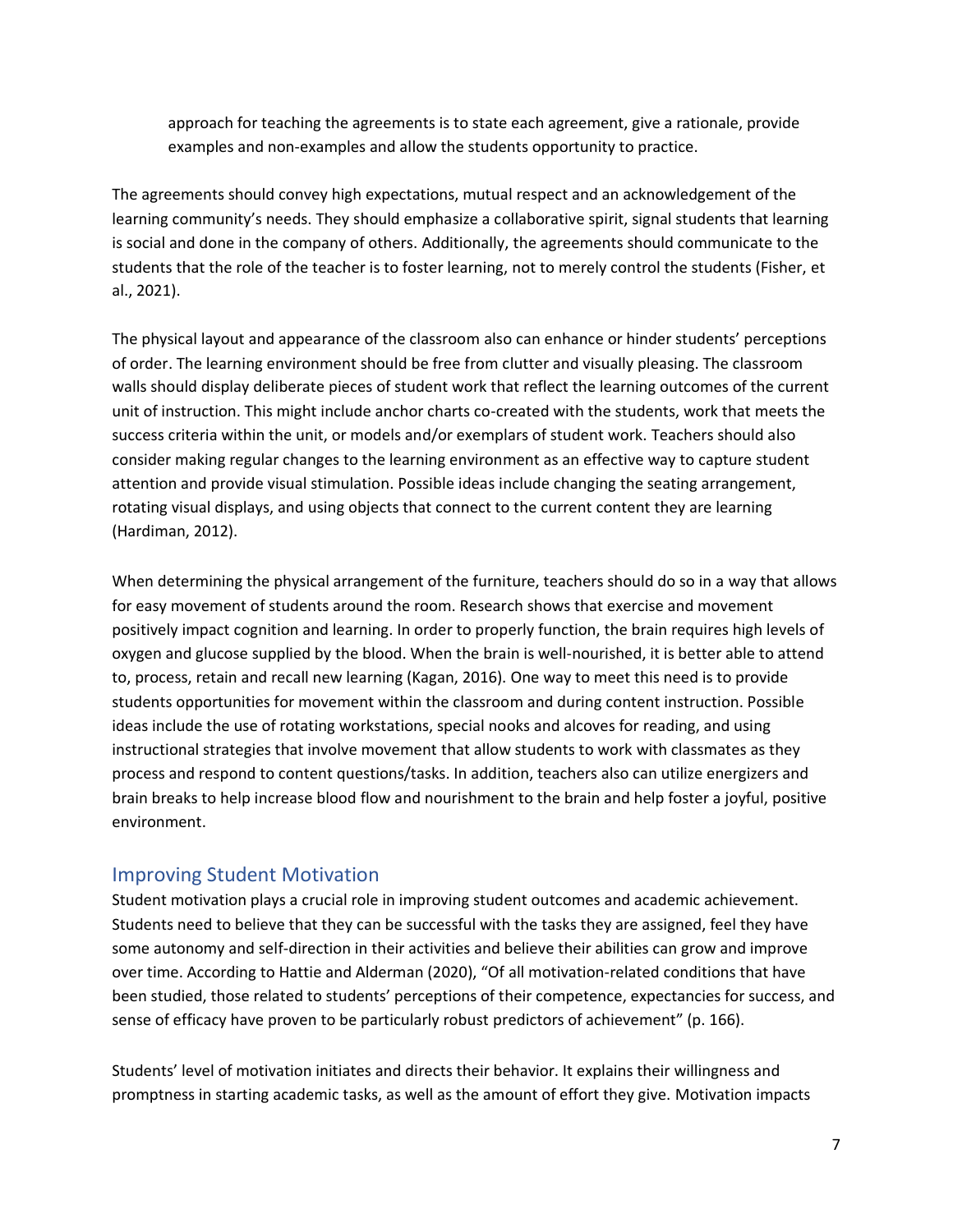their persistence, or lack thereof, with academic work when facing challenges and distractions (Hattie & Anderman, 2020). Two key areas that impact student motivation is their sense of self-efficacy and their mindset.

#### **Student Self-Efficacy**

Efficacy is defined as an individuals' judgements of their own skills for performing specific actions, solving particular types of problems or achieving a desired outcome (Hattie & Anderman, 2020). Selfefficacy affects the choices individuals make, the effort they put forth, their perseverance when facing obstacles and how quickly they recover after experiencing a failure or setback (Silver & Stafford, 2017). Table 4.5 compares the characteristics of students with high self-efficacy to those with low self-efficacy (Fisher, et al., 2016; Hattie, 2012; Silver & Stafford, 2017).

| <b>Students with High Self-Efficacy</b>                                                                                                                                                                                                                                                                                                                                                                        | <b>Students with Low Self-Efficacy</b>                                                                                                                                                                                                                                                                                                                                                                                                                                                                                                                                           |
|----------------------------------------------------------------------------------------------------------------------------------------------------------------------------------------------------------------------------------------------------------------------------------------------------------------------------------------------------------------------------------------------------------------|----------------------------------------------------------------------------------------------------------------------------------------------------------------------------------------------------------------------------------------------------------------------------------------------------------------------------------------------------------------------------------------------------------------------------------------------------------------------------------------------------------------------------------------------------------------------------------|
| Take on and persist with challenging tasks<br>Expend more effort<br>Demonstrate greater academic performance<br>View hard tasks as challenges rather than try<br>to avoid them<br>View failures as an opportunity to learn and<br>to make a greater effort or to look for new<br>information next time<br>Are more motivated to use specific learning<br>strategies and to engage in self-directed<br>learning | Are more resistant to engaging in learning<br>$\bullet$<br>Shy away from difficult tasks they view as<br>$\bullet$<br>personal threats<br>Show little to no commitment to goals<br>$\bullet$<br>When faced with challenging tasks, dwell on<br>$\bullet$<br>their personal deficiencies and obstacles<br>they will encounter<br>Give up quickly when facing challenges<br>$\bullet$<br>Are slow to recover their sense of<br>$\bullet$<br>confidence following failure or setbacks<br>Tend to point to external factors as the<br>$\bullet$<br>cause of their success or failure |

#### Table 4.5 Characteristics of High Self-Efficacy vs Low Self-Efficacy

A critical first step teachers can take is to build a student's sense of confidence that they can attain the learning goal and success criteria within each lesson. When students lack confidence, they often will not focus on what is being taught (Fisher, Frey, & Hattie, 2016). When students know and understand the expected outcomes of a lesson, it provides them with a sense of control in the learning process and guides where they need to focus their time, attention and effort. The following list provides suggestions for increasing students' self-efficacy (Fisher, et al., 2016; Mathisen & Bronnick, 2009; Silver & Stafford, 2017).

- Share learning goals and success criteria with students.
- Develop learning progressions—a roadmap towards the mastery of a skill or task—that clearly represents expectations at different stages of achievement. This can help students track their progress towards the mastery of a skill or content-area.
- Provide direct instruction with modeled examples.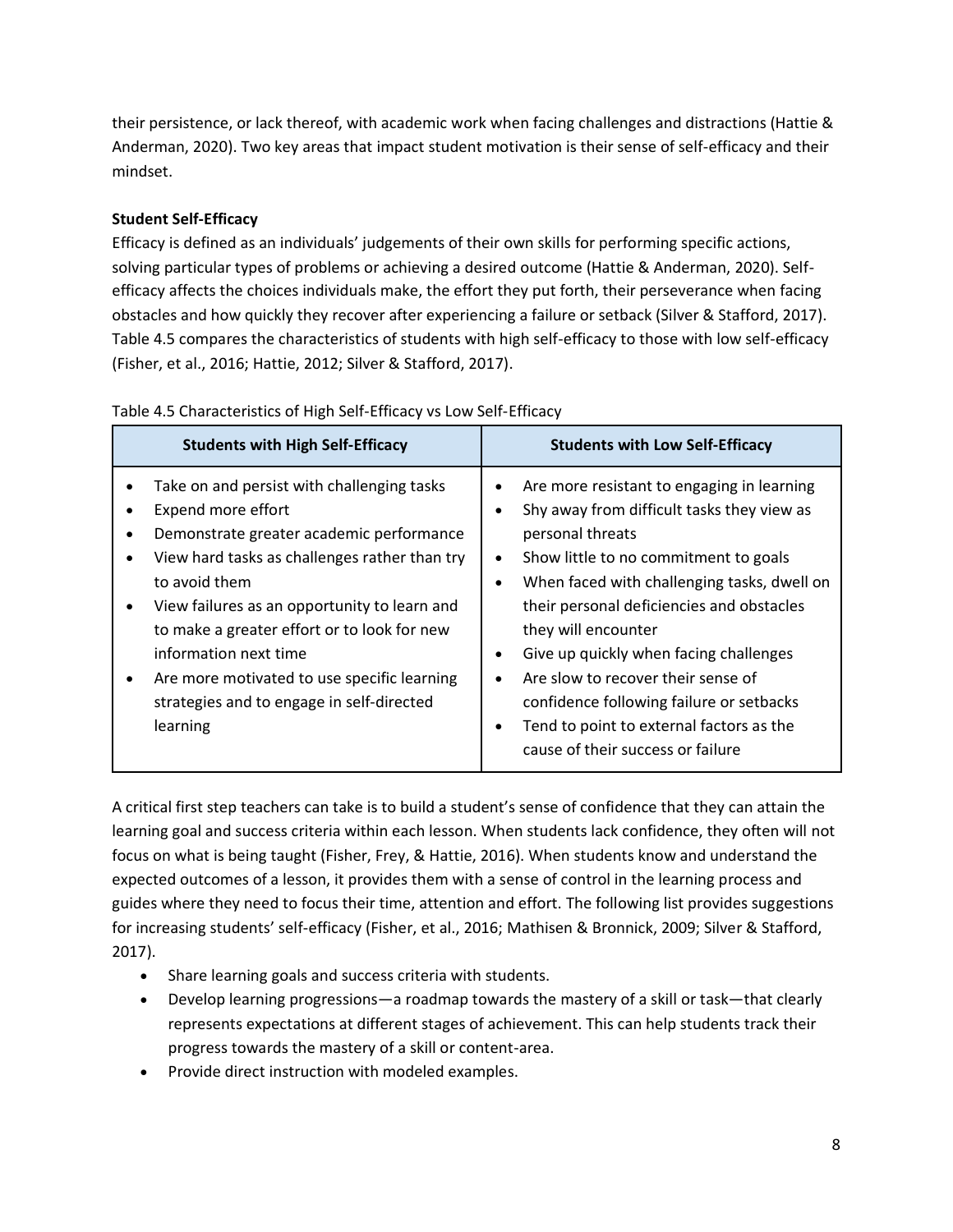- Provide guided use of techniques on well-defined problems and supervised use of techniques on self-generated problems.
- Use peer models for learners to observe others who are working through or have mastered a similar challenge and are modeling an effective strategy.
- Concentrate on improvement rather than a finite goal. Provide specific feedback on attempts made by learners that help them determine next steps for improvement.
- Demonstrate teacher credibility by being fair to all.
- Create high levels of trust between the teacher and the student and between students.
- Welcome errors as opportunities for learning.
- Help students learn the difference between hard work and strategic effort.
- Treat students' successes as though they are normal, not an isolated example or fluke.

#### **Student Mindset**

Not only does self-efficacy play a key role in students' motivation to learn, but it also impacts their mindset - the way in which they view intelligence and their ability to learn. Mindsets are defined as the set of assumptions and beliefs individuals have about their ability to learn and grow and is the driver of student motivation (Conyers & Wilson, 2020; Hattie & Anderman, 2020). Individuals with a growth mindset believe that intelligence is malleable and that they can grow and develop their intelligence and skills over time. Those with a fixed mindset believe that their intelligence, talents and skills are fixed and cannot change. The characteristics of individuals with a growth mindset versus a fixed mindset are summarized in table 4.6 (Dweck, 2016).

| Context                     | <b>Growth Mindset</b>                                   | <b>Fixed Mindset</b>                         |
|-----------------------------|---------------------------------------------------------|----------------------------------------------|
| <b>Challenges</b>           | Embraces challenges                                     | Avoids challenges                            |
| <b>Obstacles</b>            | Keeps going when the going gets tough                   | Gives up easily and becomes defensive        |
| <b>Effort</b>               | Views effort as essential for achieving<br>mastery      | Views effort as pointless                    |
| <b>Criticism</b>            | Actively learns from negative but useful<br>feedback    | Ignores negative but useful feedback         |
| Success of<br><b>Others</b> | Learns from and is inspired by the success<br>of others | Feels threatened by the success of<br>others |

#### Table 4.6 Growth vs. Fixed Mindset

Fostering a growth mindset begins with developing students' understanding that the brain is malleable and can grow significantly in capacity over time. When learners understand and act on the belief that they can "build" brain capacity, they are more likely to persist in learning and less likely to be negatively impacted by setbacks along the way. (Tomlinson & Sousa, 2020). Research shows that if students are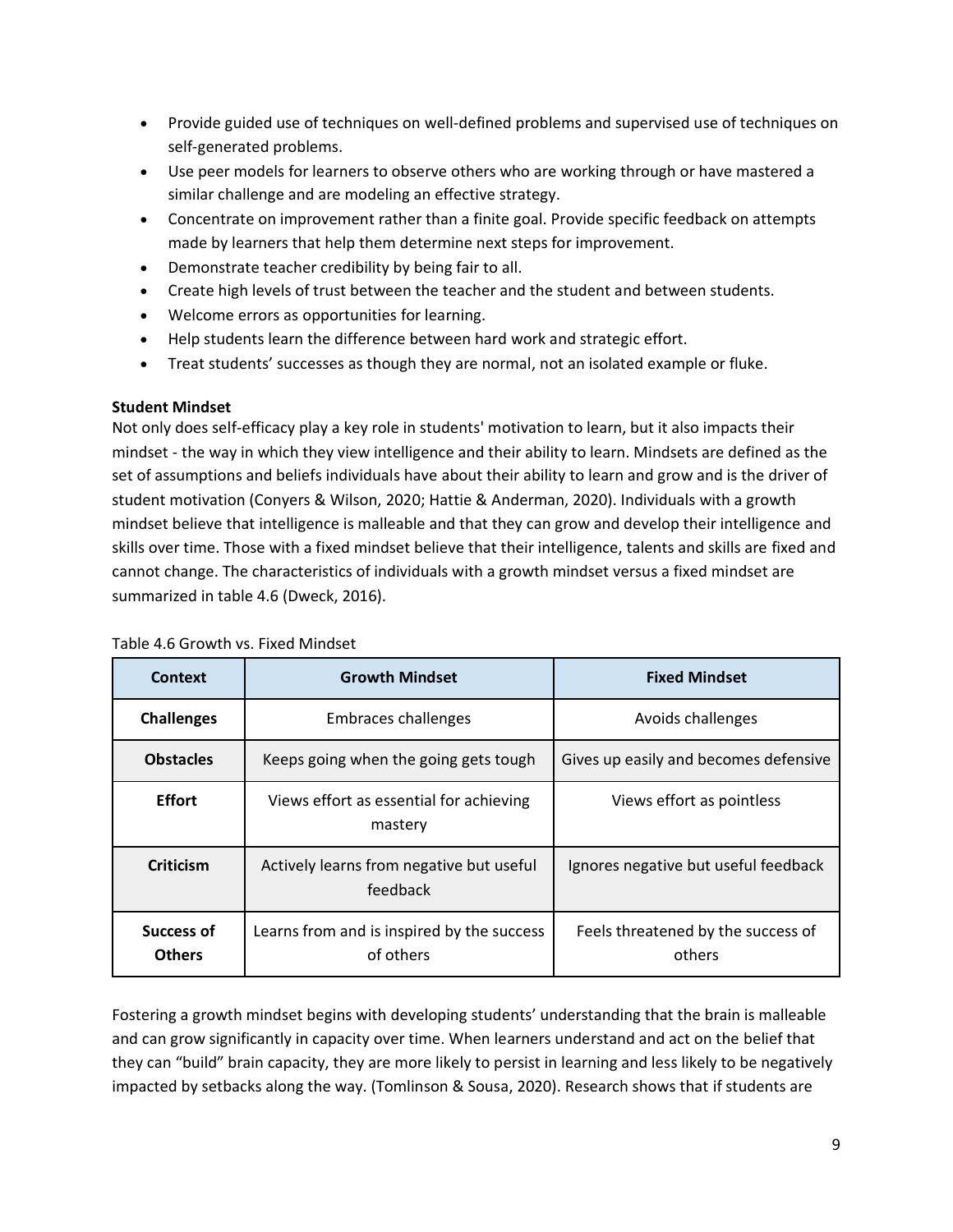explicitly taught about brain plasticity (the ability of the brain to grow and change over time), their motivation to learn increases. Additionally, if teachers provide students with specific instruction on how to use effective learning strategies, research shows there is tremendous potential for students to make steady academic gains. As students begin to experience success and make gains, it helps them sustain their growth mindset over time (Conyers & Wilson, 2020).

Not only is it important for students to understand that the brain has the capacity to change during learning, but it is also important for educators as well. Learning never stops, and while explicitly teaching students about brain plasticity is a powerful first step for the development of a growth mindset, it is not enough on its own. Educators need to also teach students how to be metacognitive, set their own learning goals, monitor their progress, and use effective strategies to support their learning. Teachers need to routinely use the formative assessment process to ensure students are tackling challenging content at an appropriate level and provide specific feedback to learners as they progress towards their goals. Teachers should praise students for their hard work and their effective use of strategies rather than for "being smart" (Conyers & Wilson, 2020). To promote a growth mindset in students (Tomlinson & Sousa, 2020):

- Explain, teach and reflect often with students on key aspects and benefits of growth mindsets.
- Teach students the skills, attitudes and habits of mind that help someone develop a growth mindset.
- Establish a classroom culture of achievement and quality work. When students are part of a group in which peers pull together for mutual growth and success, it's far more likely that individuals will believe in their ability to succeed and will work toward such success.
- Teachers need to understand their own mindsets. They need to observe themselves in action and reflect on which students they easily respond to with interactions that foster confidence and an expectation of improvement, and which students they find it more challenging to believe in. Then teachers should use that information to grow, just as they hope students will grow.
- Know that teaching with a growth mindset also involves belief, hard work and smart work. Wanting to believe in the capacity of each student is a great start. Enacting those beliefs is tougher; it involves ensuring that, every day, each student moves one step beyond where they began the day or class period. Students must consistently observe themselves progressing, which will fuel their motivation and effort. Such progress can only happen when teachers begin where a student is currently functioning along their trajectory of learning. The challenge is in learning to help each student move ahead starting from that learner's point of entry into the lesson.

Self-efficacy and mindset work together in determining a student's motivation and willingness to engage in the learning process. Students who have high self-efficacy along with a growth mindset are more likely to successfully navigate setbacks when they occur. Even when they experience failure, noticing a gradual improvement in skills over time gives them the confidence they need to ultimately achieve the goal (self-efficacy) by increasing effort and abilities (growth mindset).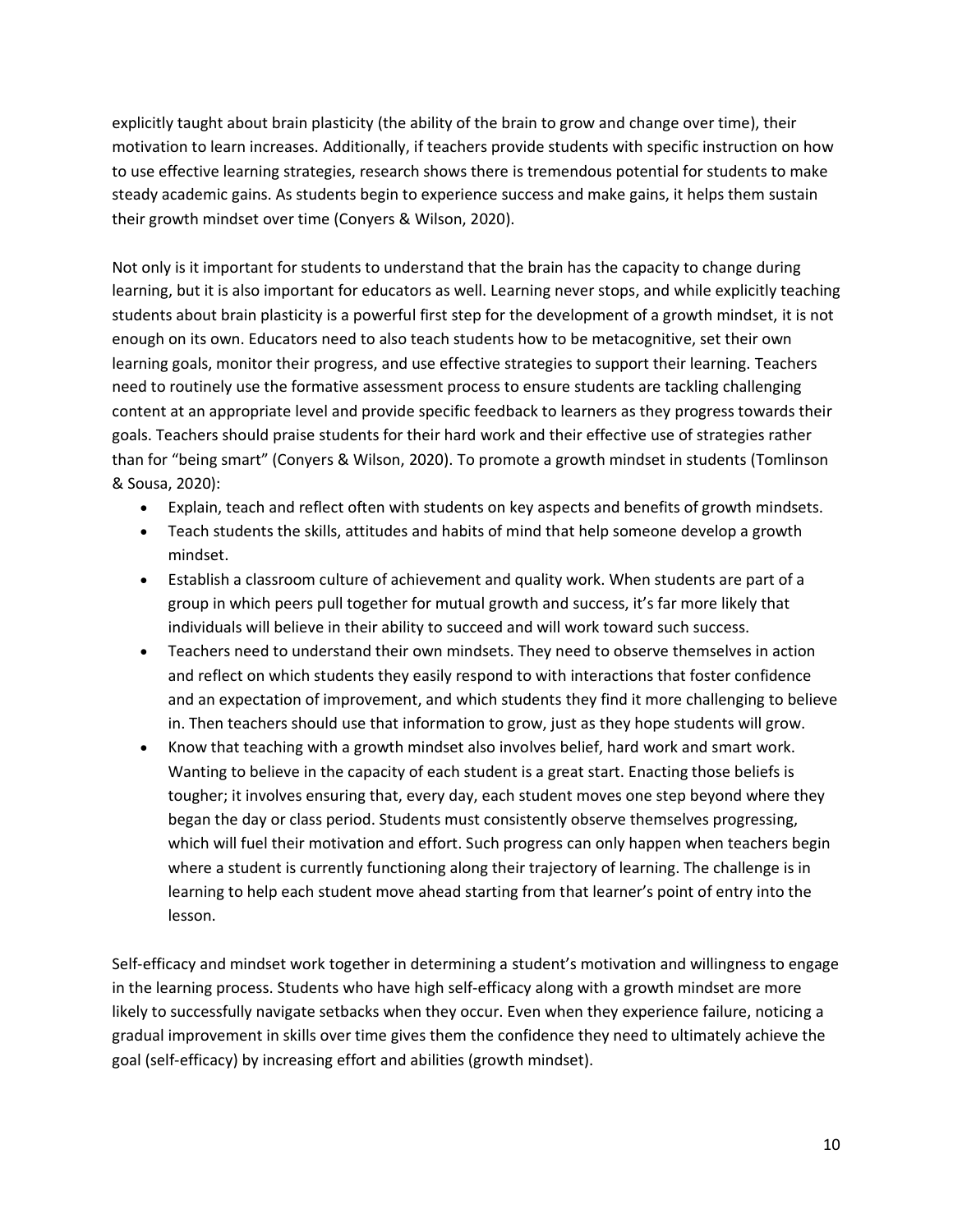#### References

Alter, P. & Hayden, T. (2017). Characteristics of effective classroom rules: A review of the literature. *Teacher Education & Special Education*, 40 (2), 114-127.

Benson, J. (2021). *Improve every lesson with SEL*. Alexandria, VA: ASCD.

Conyers, M. & Wilson, D. (2020). Believing in the brain. *Educational Leadership*, 77(8), 22-27.

- Cook, C., Fiat A., & Larson, M. (2018). Positive greetings at the door: Evaluation of a low-cost, high-yield proactive classroom management strategy. *Journal of Positive Behavior Interventions, 20*(3), 149-159.
- Dweck, C. (2016). *Mindset: The new psychology of success* (updated ed.). New York: Ballantine.
- Erkens, C., Schimmer, T., & Vagle, N. (2018). *Instructional agility: Responding to assessment with realtime decisions*. Bloomington, IN: Solution Tree Press.
- Fisher, D. & Frey, N. (2015). *Unstoppable learning: Seven essential elements to unleash student potential*. Bloomington, IN: Solution Tree Press.
- Fisher, F. & Frey, N. (2019). Show & tell: A video column/ "There once was this teacher…" *Educational Leadership, 76*(8), 82-83
- Fisher, D., Frey, N., & Hattie, J. (2016). *Visible learning for literacy: Implementing the practices that work bust to accelerate student learning*. Thousand Oaks, CA: Corwin Press.
- Fisher, D., Frey, N., & Hattie, J. (2021). *The distance learning playbook: Grades K-12*. Thousand Oaks, CA: Corwin Press.
- Fisher, D., Frey, N., & Smith, D. (2020). *The teacher credibility and collective efficacy playbook*. Thousand Oaks, CA: Corwin Press.
- Grift, G. & Major, C. (2018). *Teachers as architects of learning* (2nd ed.). Moorabbin, Victoria: Hawker Brownlow Education.
- Goodwin, B., Gibson, T., & Rouleau, K. (2020). *Learning that sticks: A brain-based model for K-12 instructional design and delivery*. Alexandria, VA: ASCD.
- Hammond, Z. (2015). *Culturally responsive teaching and the brain: Promoting authentic engagement and rigor among culturally and linguistically diverse students.* Thousand Oaks, CA: Corwin Press.
- Hardiman, M. (2012). *The brain-targeted teaching model for 21st century schools*. Thousand Oaks, CA: Corwin.

Hattie, J. (2012). *Visible learning for teachers: Maximizing impact on learning*. New York, NY: Routledge.